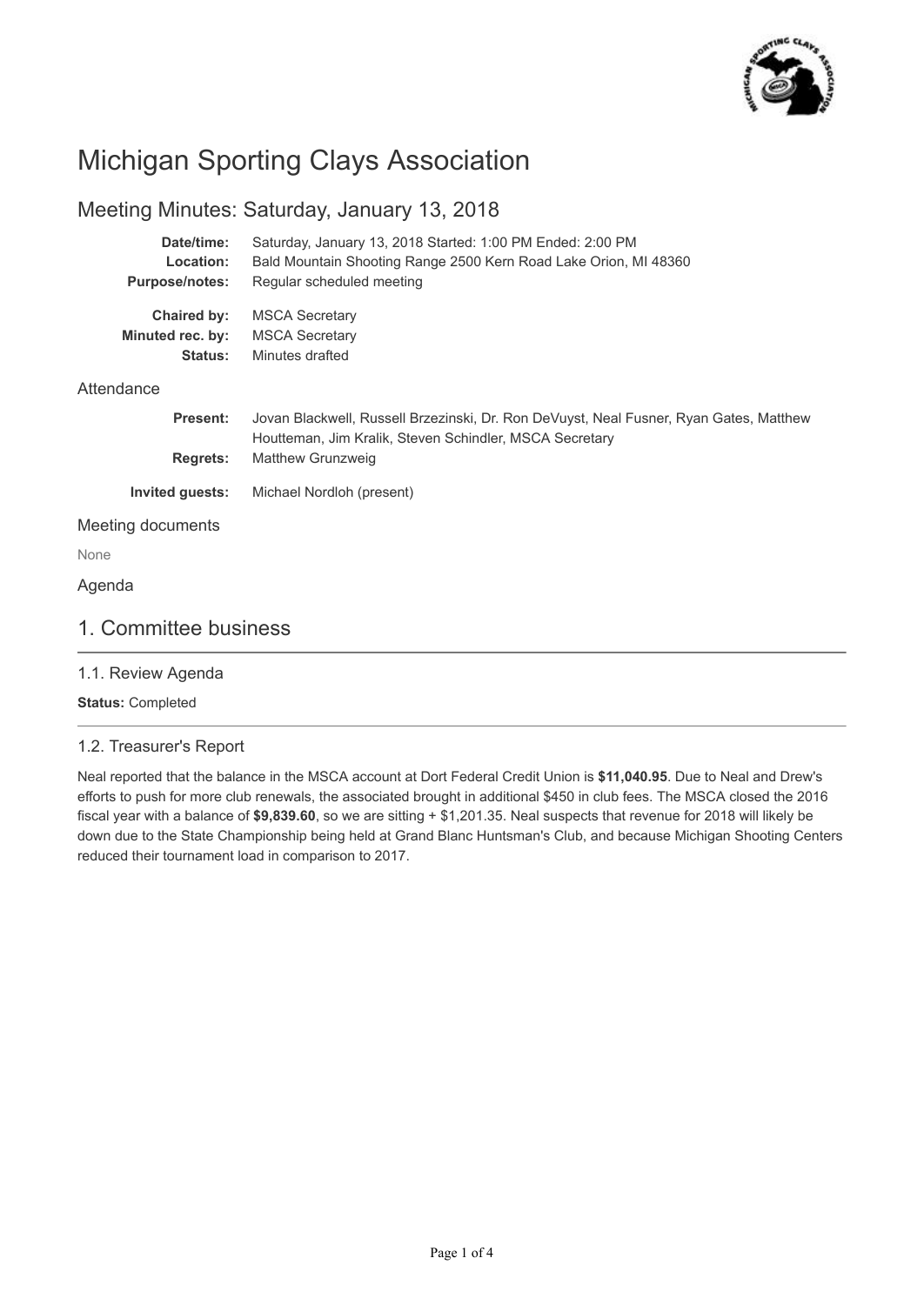

# **MICHIGAN SPORTING CLAYS ASSOCIATION, INC.**

## 2017 Quarterly Income and Expense Statement (starting 6-12-2017)

|                                     |    | <b>JAN-MAR</b>  | <b>APR-JUN</b>  | 3  | <b>JUL-SEP</b>    |    | <b>OCT-DEC</b> |
|-------------------------------------|----|-----------------|-----------------|----|-------------------|----|----------------|
| <b>Balance Forward</b>              |    |                 | \$<br>0.00      | \$ | 11,385.18 \$      |    | 9,206.79       |
| Income 2017                         |    |                 |                 |    |                   |    |                |
| Transfer of funds to DCFU           |    | <b>XXXXXXX</b>  | \$<br>10,935.57 | \$ | $0.00$ \$         |    | 0.00           |
| <b>Shoot Fees</b>                   | \$ | <b>XXXXXXXX</b> | \$<br>864.00    | \$ | 7,514.50          | S  | 1,464.50       |
| <b>Club Dues</b>                    |    | <b>XXXXXXX</b>  | \$<br>50.00     | \$ | 50.00             | \$ | 850.00         |
| <b>Fund Raising</b>                 |    | <b>XXXXXXX</b>  | \$<br>0.00      | \$ | 384.44            | \$ | 0.00           |
| Donations                           |    | <b>XXXXXXX</b>  | \$<br>0.00      | \$ | 0.00S             |    | 0.00           |
| <b>DFCU Dividends</b>               |    | <b>XXXXXXX</b>  | \$<br>0.00      | \$ | 2.72              | Ŝ  | 2.26           |
| Other                               | \$ | <b>XXXXXXX</b>  | \$<br>0.00      | \$ | 0.00              | \$ | 50.00          |
| <b>Total Income</b>                 | \$ | XXXXXXX         | \$<br>11,849.57 | \$ | 19,336.84         | \$ | 11,573.55      |
| <b>Expenses 2017</b>                |    |                 |                 |    |                   |    |                |
| Postage                             | S  | <b>XXXXXXX</b>  | \$<br>(19.95)   | \$ | 0.00              | \$ | 0.00           |
| Supplies                            | \$ | <b>XXXXXXX</b>  | \$<br>(112.04)  | S  | 0.00              | \$ | 0.00           |
| Corp Fees                           | \$ | <b>XXXXXXX</b>  | \$<br>(186.00)  | \$ | (20.00)           | s  | 0.00           |
| <b>STRIPE Fees</b>                  | Ŝ  | <b>XXXXXXX</b>  | \$<br>(1.40)    | S  | $(59.85)$ \$      |    | (32.60)        |
| <b>Trophy Sponsorship/Costs</b>     | \$ | <b>XXXXXXX</b>  | \$<br>0.00      | S  | (2,300.00)        | \$ | 0.00           |
| <b>Tournament Sponsor/Costs</b>     |    | <b>XXXXXXX</b>  | \$<br>0.00      | \$ | $(7,000.00)$ \$   |    | 0.00           |
| <b>HOF Recipient Awards</b>         | \$ |                 | \$              | \$ | (205.20)          | \$ | 0.00           |
| HOF Perpetual Plaque Maint.         | \$ | <b>XXXXXXX</b>  | \$<br>0.00      | Ŝ  | 0.00              | \$ | 0.00           |
| Advertising                         | \$ | <b>XXXXXXX</b>  | \$<br>0.00      | S  | 0.00              | \$ | 0.00           |
| <b>MSCA Web Site Services</b>       | \$ | <b>XXXXXXX</b>  | \$<br>(140.00)  | S  | (70.00)           | \$ | (350.00)       |
| <b>Credit Union Initial Deposit</b> | \$ | <b>XXXXXXX</b>  | \$<br>(5.00)    | S  | 0.00              | \$ | 0.00           |
| <b>State Team Awards</b>            | \$ | <b>XXXXXXX</b>  | \$<br>0.00      | S  | (475.00)          | \$ | 0.00           |
| Other                               | \$ | <b>XXXXXXX</b>  | \$<br>0.00      | S  | 0.00              | \$ | (150.00)       |
| <b>Total Expenses</b>               | \$ | <b>XXXXXXX</b>  | \$<br>(464.39)  | \$ | $(10, 130.05)$ \$ |    | (532.60)       |
| <b>Ending Balance</b>               |    | 10,935.57       | \$<br>11,385.18 | s  | $9,206.79$ \$     |    | 11,040.95      |

#### **Status:** Completed

#### 1.3. Website Report

Drew noted that website traffic has been consistent with around 1,500 sessions per month. This analytics represents a decrease in comparison to the 4th quarter of 2016. Some suggestions to help enhance the site included

- Provide a central resource for shoot results
- Post more photos
- Organize the hall-of-fame page to better explain the nomination process
- Add information to help answer questions that new shooters may have
- Add stickies to the forum with helpful content

#### **Status:** Completed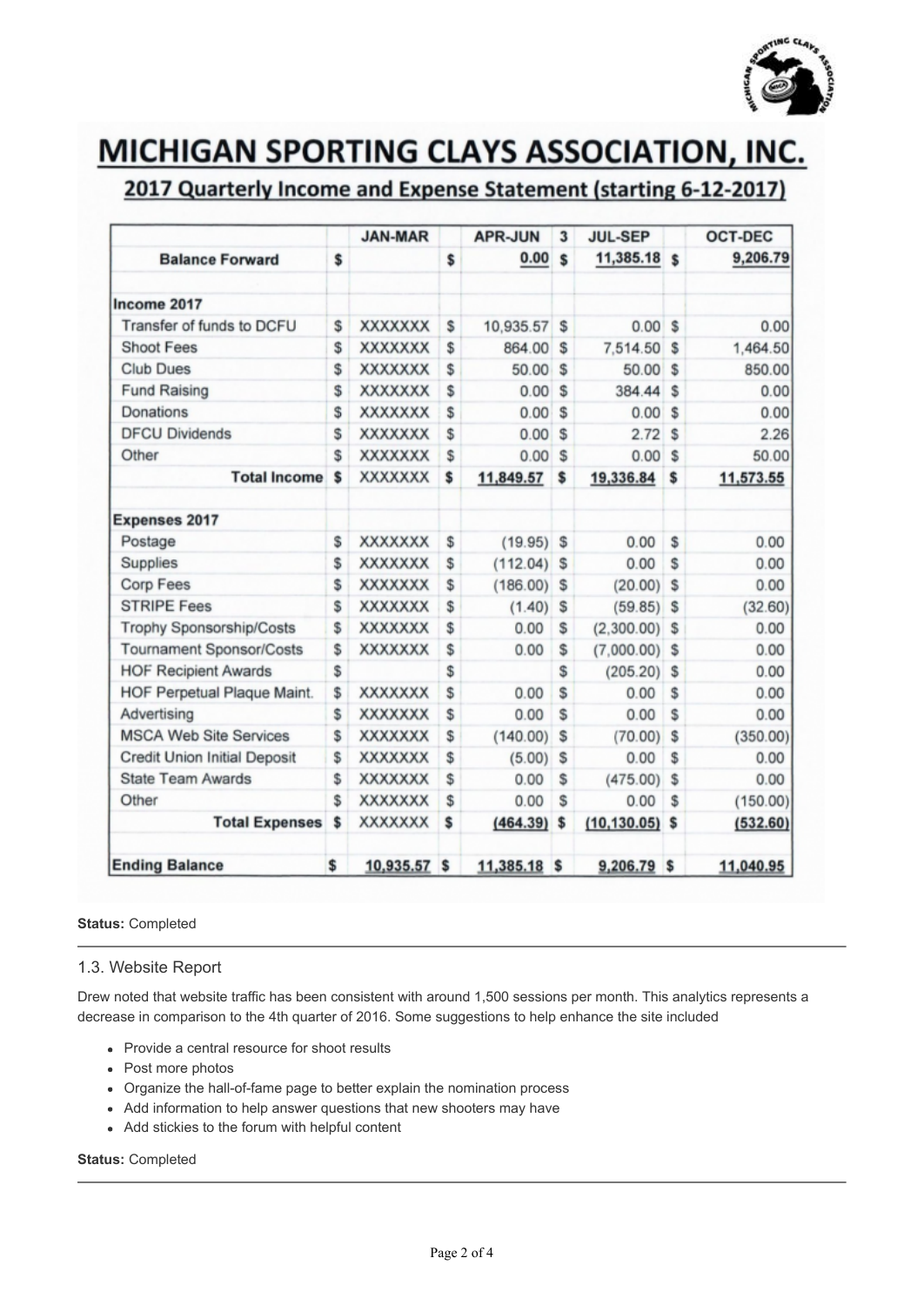

## 2. OLD BUSINESS

#### 2.1. 2018 Shoot Cards

Drew Lieske had the shoot cards ordered and available for distribution at the meeting. The association made a profit of **\$195** on the cards as a result of advertising purchased by Michigan Shooting Centers and Vincent Lori.

The Board continued to discuss a mailer to be sent to all Michigan NSCA shooters as well as NSCA shooters from Ohio, Indiana, Illinois, and Wisconsin. The proposed mailer will have a perforated shoot card in addition to advertising from sponsors. The intent is that the mailer would help to advertise shoots in Michigan to out-of-state shooters. Drew and Russ have taken the lead on this mailer. A proposal along with cost will be presented at the next teleconference meeting for a 2018 beta. Full release scheduled for 2019.

**Status:** Completed

## 3. NEW BUSINESS

#### 3.1. Election of 2018 Officers to the Board

The following individuals were nominated and accepted positions as officers on the MSCA Board:

- **President:** Russell Brzezinski (Motioned by Neal Fusner, 2nd by James Kralik, all in favor)
- **Vice-President:** Ryan Gates (Motioned by Steve Schindler, 2nd by Russ Brzezinski, all in favor)
- **Treasurer:** Neal Fusner (Motioned by Jovan Blackwell, 2nd by James Kralik, all in favor)
- **Secretary:** No individuals were willing to nominate themselves for the position. The position will be filled at the next meeting, giving some individuals some time to consider.

**Status:** Completed

#### 3.2. 2019 MSCA Monetary Committments

Establish and determine monetary commitments for the 2019 Michigan State Sporting Clays Championship and the 2019 Great Lakes Sporting Clays Championship, which will be open for bids until April 1, 2018.

This topic has been tabled for the next teleconference. Due to the prospect of reduced revenue for 2018, the Board is considering adjusting the monetary commitment.

**Status:** Parked

#### **Comment:**

*On Friday, January 5, 2018 9:49 AM Ryan Gates wrote:*

All State Team Awards budget.

#### 3.3. 2018 Hall of Fame Nominees

Matthew Houtteman was nominated by Steve Trudeau. Matt far exceeds the points requirement for induction. Drew suggested that the Board consider any other potential candidates and to make the vote at a later date. As Matt is now a member of the Board, he declared his abstention.

**Status:** Completed

### 4. MISC

#### 4.1. Date Next Meeting